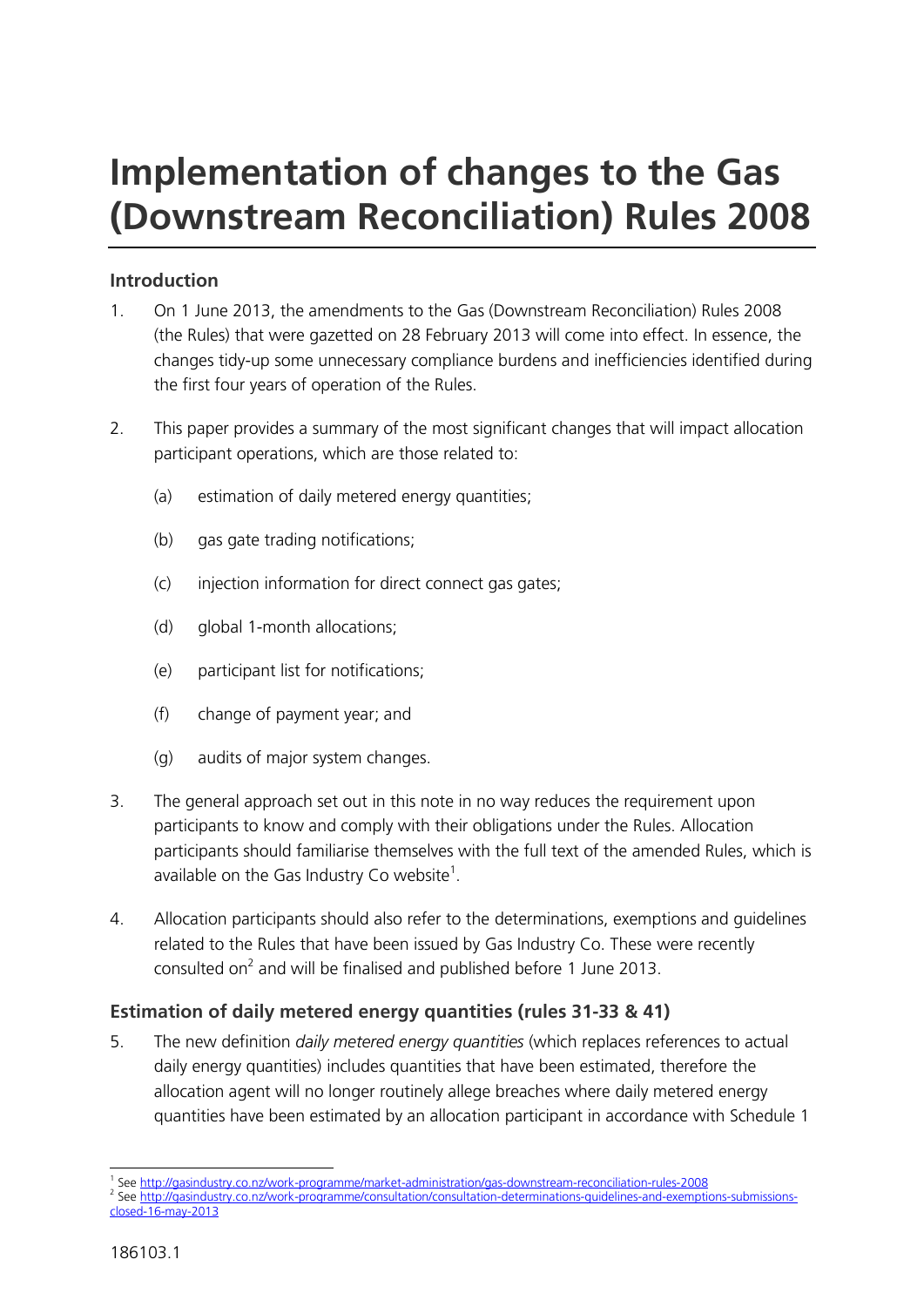or 1A of the Rules. This applies with effect from 1 June 2013 to the following submission types:

- (a) retailer submissions of allocation group 1 & 2 quantities under rules 31 to 33; and
- (b) transmission system owner (TSO) submissions of injection quantities under rule 41.
- 6. Please note that breaches may be alleged if there is reason to believe a retailer or TSO is not submitting daily metered energy quantities in accordance with the relevant schedule.
- 7. New terms have also been defined for *daily profiled energy quantities* and *monthly profiled energy quantities*. These changes do not alter the information required to be provided under rules 31.2, 32.2 and 33.2; the definitions just more accurately describe the information required to be provided.

### **Gas gate trading notifications (rule 39)**

- 8. Retailers will no longer be required to supply trading notices in respect of any changes to gas gate trading under their default transmission services agreement (TSA). This will now be determined by the allocation agent based on information from the gas registry. Retailers can no longer be breached for failing to provide a trading notice in respect of consumption under a default TSA.
- 9. Active trading notifications for a retailer's default TSA will be updated in the allocation system based on changes to a retailer's active-contracted (ACTC) ICPs at each allocated gas gate (either due to switching or changes to ICP status), as reflected by the registry on the first business day of each month. One implication of this new process is that, if a retailer attempts to make a submission at a gas gate where it has no ACTC ICPs according to the registry, the submission file will be rejected.
- 10. Retailers are still required to supply notifications of changes to trading information for consumption under non-default contracts (non-VTC contracts or supplementary agreements).
- 11. Retailers must also still notify the allocation agent whether submissions will be made at physical gas gate level or notional gas gate level for consumption at member gas gates of notional delivery points (whether the consumption is under a default TSA or otherwise).

### **Injection information for direct connect gas gates (rule 41)**

12. The amended Rules draw a distinction between allocated gas gates and direct connect gas gates. TSOs are no longer required to supply injection information for direct connect gas gates to the allocation agent for initial, interim or final allocations. TSOs must still provide access to this information for the allocation agent and industry body, i.e. via an OATIS login, unless it is otherwise available in the public domain.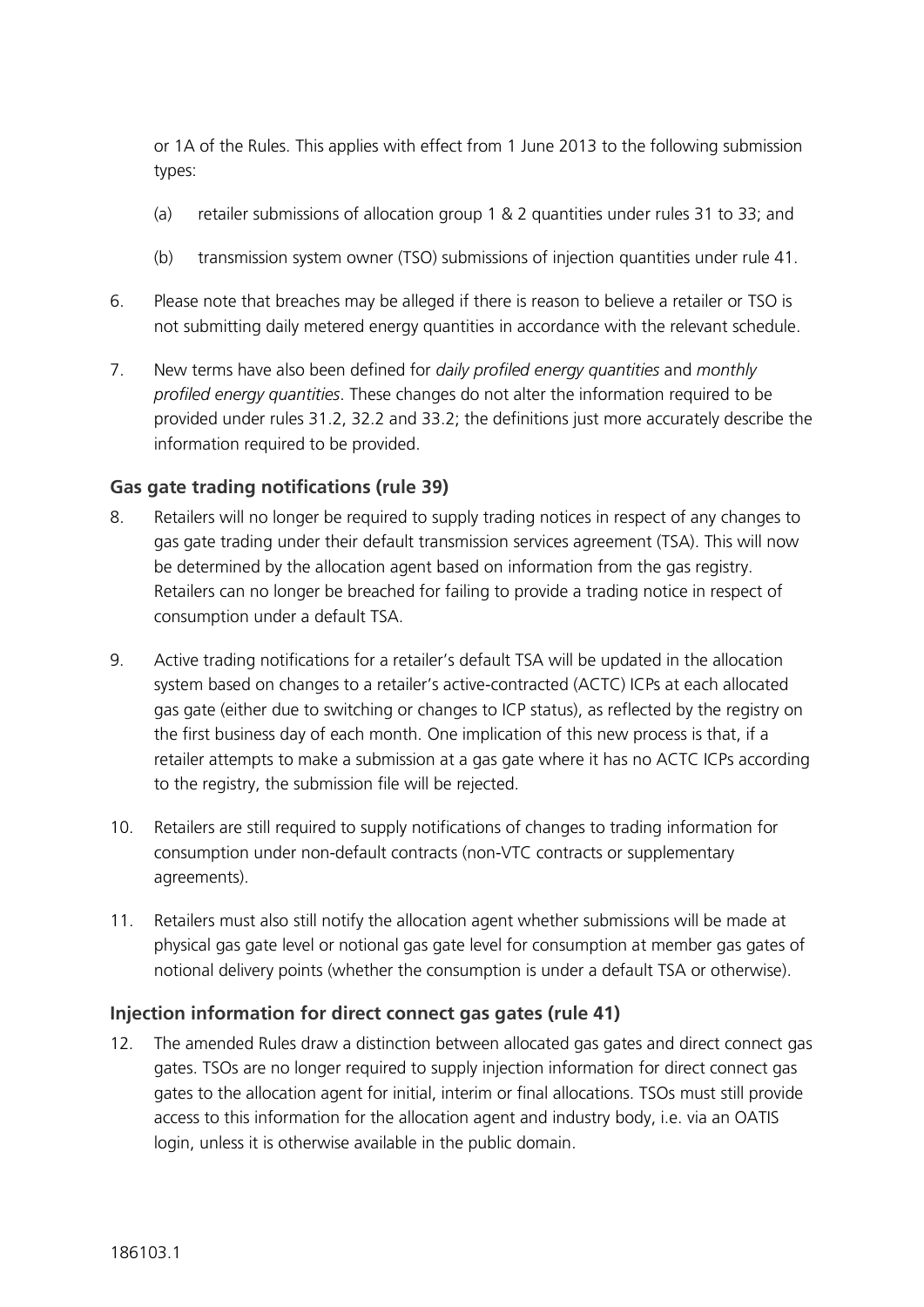### **Global 1-month allocations (rules 25C & 45)**

- 13. Allocations using the global 1-month UFG (G1M) methodology will commence from the 2014 gas year (October 2013 consumption period onwards). At G1M gas gates, the annual UFG factor will not be applied and all allocation groups will be allocated UFG using the G1M monthly UFG factor.
- 14. The allocation agent will determine and publish the G1M gas gates for the 2014 gas year on or before 1 July 2013. The G1M gas gates will be notified by way of an additional column in the existing GAR090 (annual UFG factor) report.
- 15. For gas gates other than Kiwitahi (KIW34202), Pahiatua (PHT04901) and Reporoa (RPR30801) (the existing G1M gas gates as established under an exemption to the Rules), no change to the retailer submission process is necessary as the allocation system will automatically apply the appropriate methodology to submissions for all allocation groups.
- 16. For TOU submissions at Kiwitahi (KIW34202), Pahiatua (PHT04901) and Reporoa (RPR30801), the current G1M exemption requires that allocation group 1 & 2 quantities be submitted as allocation group 3. Retailers should continue to submit TOU volumes for these gas gates as allocation group 3 for consumption periods up to and including September 2013 (including the interim and final allocations for these consumption periods). For the October 2013 consumption period onwards, submission of volumes for ICPs at these gas gates should resort back to allocation group 1 or 2 as the exemption will no longer apply and the allocation system will be capable of applying the G1M methodology set out in the Rules without any changes to retailer submissions.
- 17. Retailers should be aware that there may be a step change in the seasonal adjustment daily shape values (SADSV) where a gas gate transitions from being allocated according to the standard methodology to allocations using the G1M methodology. Such step changes are expected to be of the same order as the impact of the change to the annual UFG factor that occurs each year.

### **Participant list for notifications (rule 23)**

- 18. The allocation agent was previously required to use the contact details from the gas registry participant list when sending notifications. For larger organisations with separate registry and reconciliation teams this was ineffective so the allocation agent compiled a separate email notification list with the appropriate contact details for each organisation.
- 19. Allocation participants are now required to supply contact details directly to the allocation agent for the purpose of receiving notifications. The allocation agent will continue to use its existing notifications list but participants should be aware that they are responsible for keeping their contact details up to date (changes should be emailed to [alla@nzx.com\)](mailto:alla@nzx.com).